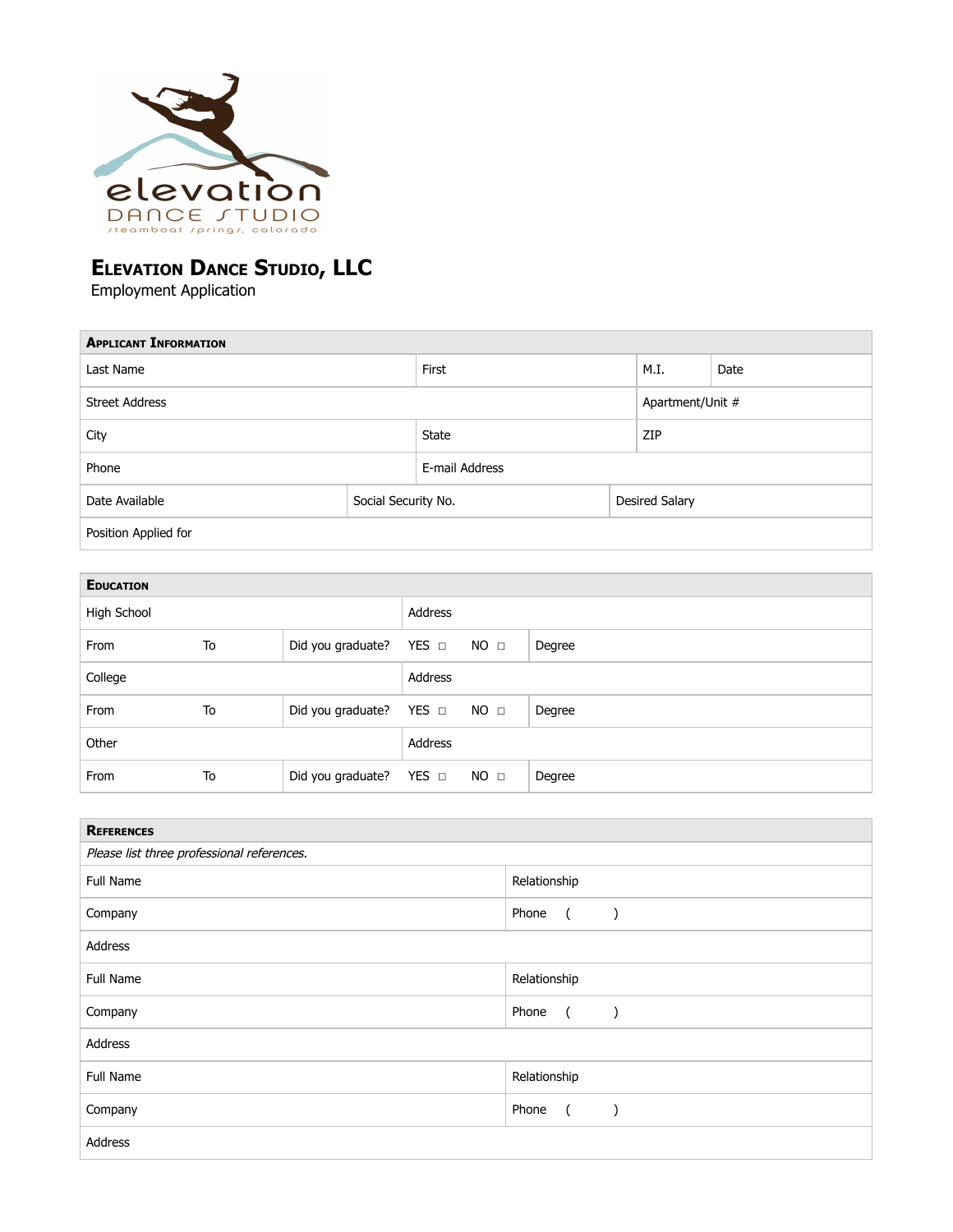| <b>PREVIOUS EMPLOYMENT</b>                                                           |    |                        |                                    |                            |                            |  |
|--------------------------------------------------------------------------------------|----|------------------------|------------------------------------|----------------------------|----------------------------|--|
| Company                                                                              |    |                        | Phone<br>$\left($<br>$\mathcal{C}$ |                            |                            |  |
| <b>Address</b>                                                                       |    |                        | Supervisor                         |                            |                            |  |
| Job Title                                                                            |    |                        | <b>Starting Salary</b>             | \$                         | <b>Ending Salary</b><br>\$ |  |
| Responsibilities                                                                     |    |                        |                                    |                            |                            |  |
| From                                                                                 | To | Reason for Leaving     |                                    |                            |                            |  |
| YES D<br>May we contact your previous supervisor for a reference?                    |    |                        |                                    | NO <sub>□</sub>            |                            |  |
| Company                                                                              |    |                        | Phone<br>$\mathcal{E}$<br>(        |                            |                            |  |
| Address                                                                              |    |                        | Supervisor                         |                            |                            |  |
| Job Title                                                                            |    | <b>Starting Salary</b> | \$                                 | <b>Ending Salary</b><br>\$ |                            |  |
| Responsibilities                                                                     |    |                        |                                    |                            |                            |  |
| From                                                                                 | To | Reason for Leaving     |                                    |                            |                            |  |
| YES D<br>NO <sub>□</sub><br>May we contact your previous supervisor for a reference? |    |                        |                                    |                            |                            |  |
| Company                                                                              |    |                        | Phone<br>$\lambda$<br>$\left($     |                            |                            |  |
| <b>Address</b>                                                                       |    |                        | Supervisor                         |                            |                            |  |
| <b>Job Title</b>                                                                     |    | <b>Starting Salary</b> | \$                                 | <b>Ending Salary</b><br>\$ |                            |  |
| Responsibilities                                                                     |    |                        |                                    |                            |                            |  |
| From                                                                                 | To | Reason for Leaving     |                                    |                            |                            |  |
| May we contact your previous supervisor for a reference?<br>YES O<br>NO <sub>□</sub> |    |                        |                                    |                            |                            |  |

#### **D ISCLAIMER AND S IGNATURE**

I certify that my answers are true and complete to the best of my knowledge.

If this application leads to employment, I understand that false or misleading information in my application or interview may result in my release.

signature Date Date of the Date of the Date of the Date of the Date of the Date of the Date of the Date of the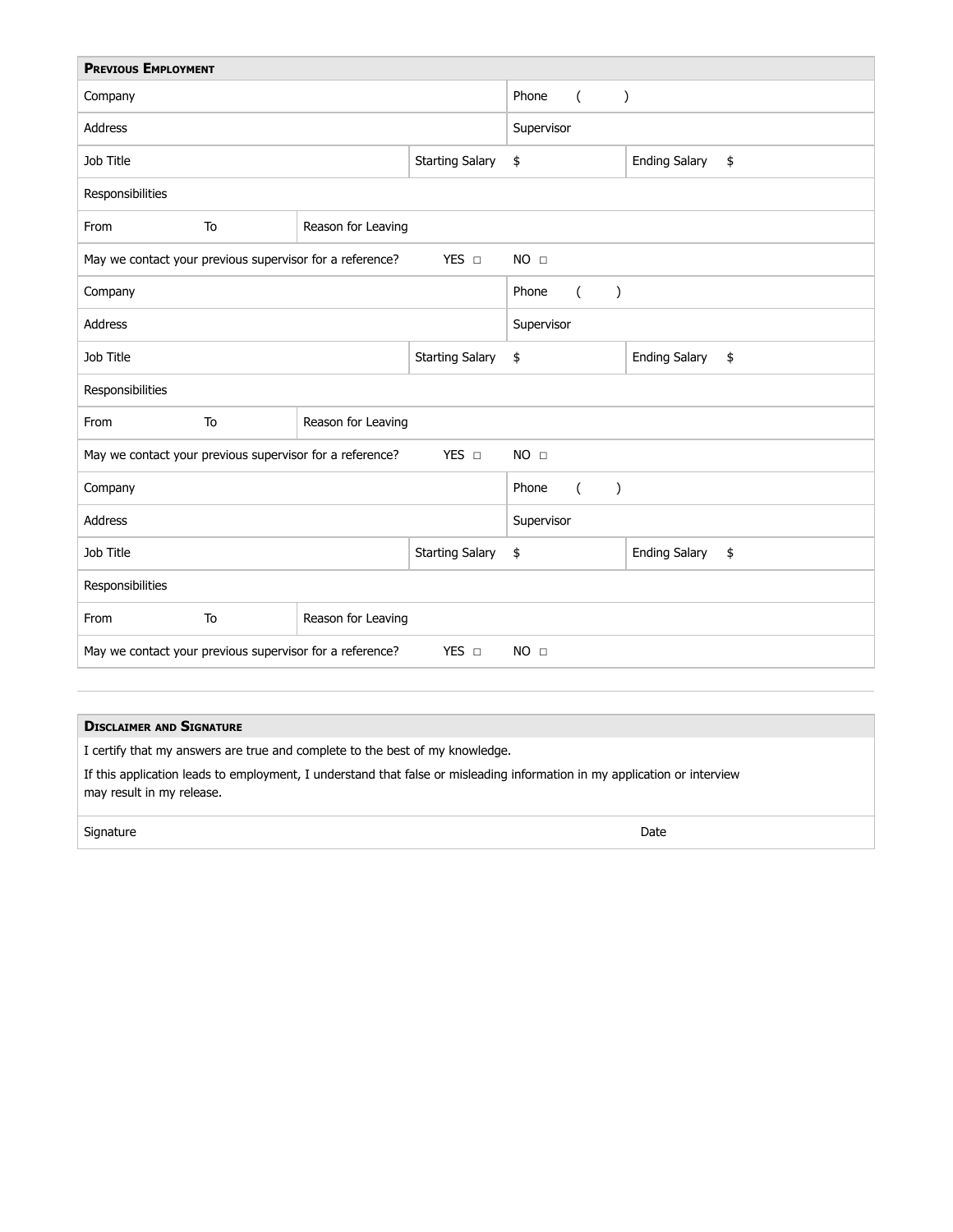## **Background & Experience**

- 1. How did you hear about us?
- 2. What is your training and background in dance?
- 3. How long have you been teaching?
- 4. What styles of dance classes do you teach?
- 5. What style of dance are you most interested in teaching?

6. What age group do you prefer to teach?

## **Employment History and Availability**

- 1. What days/hours are you available?
- 2. Are you currently teaching anywhere else? If yes, where?
- How long have you been teaching there? What classes are you teaching?
- How many classes per/week?

What is your hourly pay rate?

- 3. If no, are you currently employed? If so, where?
- 4. Reason for leaving your last teaching job?

5. While teaching at another dance studio, have you ever left before the end of the school year/end of your contract?

If yes, what were the circumstances?

- 6. If hired, will you be available to attend staff meetings, tech rehearsals, recitals, and other studio-related events and meetings for the teaching staff?
- 7. Would you be willing and available to substitute for other instructors if needed?
- 8. Are you interested and willing to take part in ongoing teacher training whether in-studio or outside at teachers workshops and conventions?

### **Teaching Style and Philosophy**

1.If you could describe your dance classes in three words, what would they be?

- 2. Do you follow a certain syllabus? If yes, which one?
- 3. What inspires you in your teaching?
- 4. How do you inspire your students?
- 5. Have you ever choreographed for dance recitals, performances, and/or dance competitions?

### **Classroom Structure and General Professionalism**

1. Describe your typical class to me...

2. How do you handle difficult students? What do you do when your students are not listening or paying attention?

Teaching Style & Philosophy

Classroom Structure & General Professionalism

Classroom Structure & General Professionalism Cont'd

3. What rules or standards of conduct do you enforce in your dance classes, i.e., no gum chewing, no texting, etc.?

4. Are you on Facebook? How do you manage the teacher/student relationship with your students while on social media sites such as Facebook, Twitter, and Youtube?

5. What type of music do you use for your classes? How do you address inappropriate messages or language in music for your classes?

### **Inspiration and Motivation**

1. Who are some of the teachers that have inspired you?

2. Why do you teach?